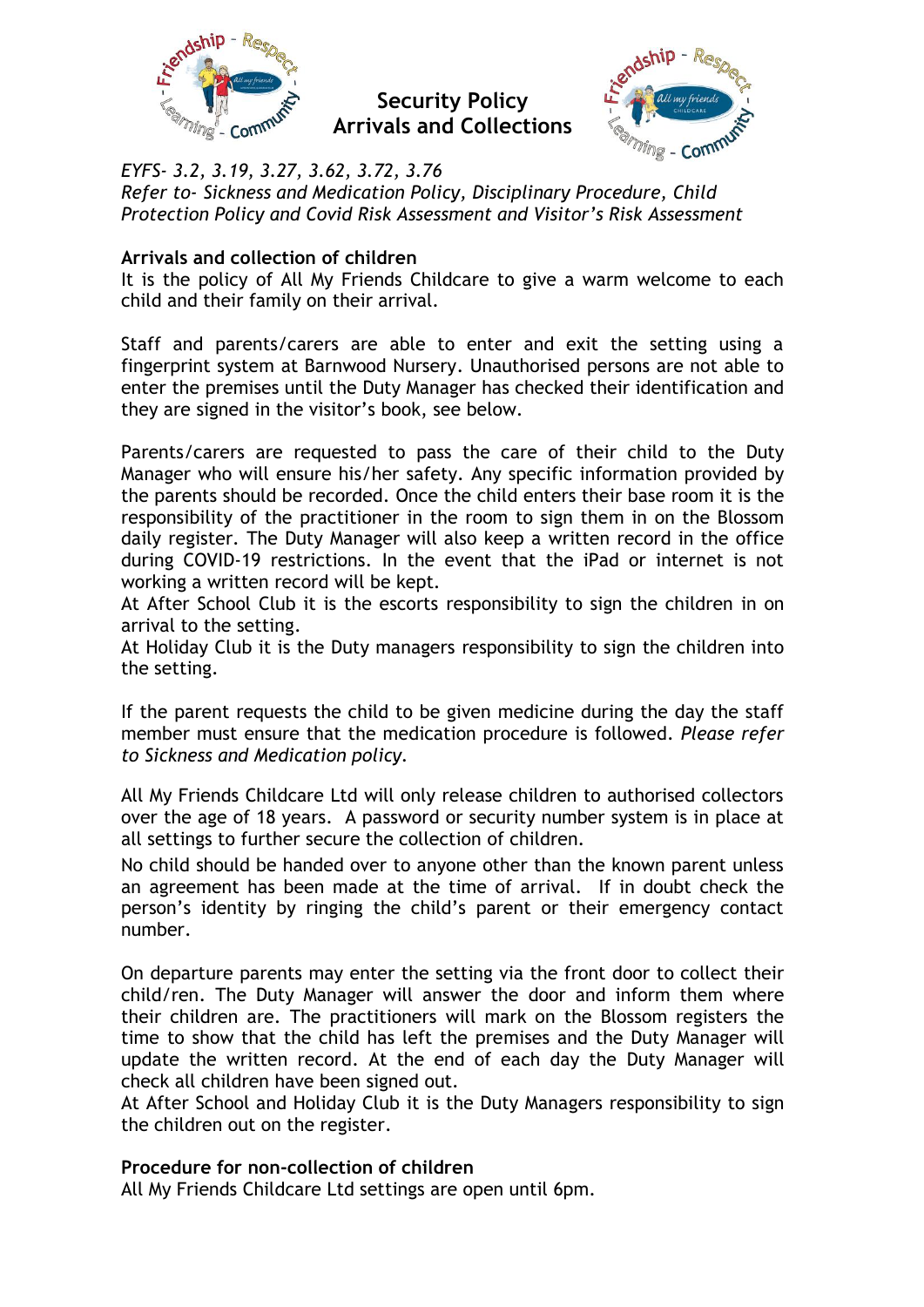- If a parent anticipates being late, a phone call to the Duty Manager of the setting explaining who will collect the child and at what time, will ensure that a member of the team will be available to stay with the child along with the Duty Manager.
- In the event of no such contact the Manager will endeavour to contact the parent, using the telephone numbers from the registration forms.
- At 6.30pm if the Duty Manager has been unable to contact parents, guardians or other nominated family or friends, the Duty Manager will contact the Police and the Duty Officer at Social Services.
- At 7.30pm the Duty Manager, Police and Duty Officer will make a decision on the custody of the child.

There is a late collection charge of £10.00 per ¼ hour or part of charged to those who repeatedly arrive late for collection of their child.

## **Arrivals and departures of visitors**

For arrivals and departures of visitors the appropriate records must be completed on entry and exit e.g. in the visitor's book. Visitors are requested to supply relevant identification and will be supervised at all times.

During Covid 19 pandemic please refer to our visitor's risk assessment. The Duty Manager will mark the visitor's arrival and departure in our visitors signing in and out book for security and track and trace purposes.

## **Adults arriving under the influence of alcohol or drugs**

The settings prime focus is the care and safety of the children it cares for. All procedures are written with this in mind.

If an adult arrives to collect a child, whether this is the parent/carer or another designated adult (see above procedure), and they are deemed to be under the influence of alcohol or drugs, the Duty Manager will assess whether the child's safety and welfare may be impacted if released into this person's care.

The decision will be discussed with the adult and where required an additional named adult will be contacted to collect the child or this will be referred to the duty social care worker if this is not possible. During this time the child will be cared for by another member of staff, so they are able to remain calm and engaged in play.

If the duty manager strongly suspects a parent/carer is under the influence of drugs/alcohol and can smell and clearly see the impairment an immediate call should be given to the police and the parent should be stalled wherever possible. We will then call another contact on the child's registration form to inform them and ask them to collect the child.

If we deem the child to be at risk, we reserve the right to report such matters to the police **and local safeguarding lead GSCP 01452 426565 option 3.** *Refer to Child Protection Policy.*

In the case of any employees, **staff will be sent home immediately, disciplinary action may be necessary.** *Refer to Disciplinary Procedure*